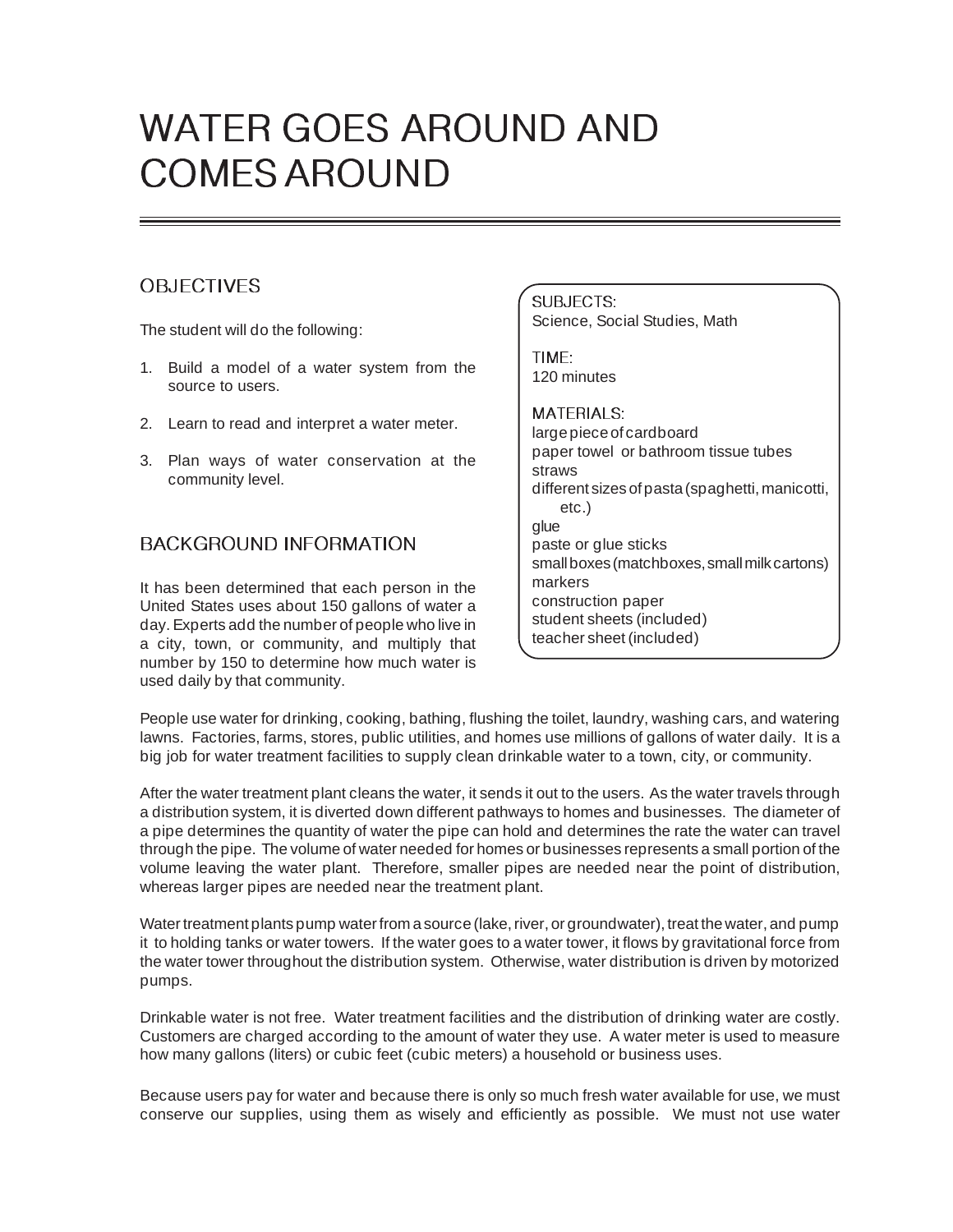wastefully. Many communities have already experienced shortages in water supplies due to lengthy droughts, growth in population that has outstripped the water system's capacity, or other problems. People in these communities have learned to eliminate unnecessary water uses.

#### Terms

community water cycle: the distribution of water from the source to user and back to the source.

water source: a place where water is collected and stored for use.

water meter: a device for measuring and recording the amount of water used.

# ADVANCE PREPARATION

- A. Gather materials for constructing the model. (NOTE: You may want to ask the students to bring in small boxes [matchboxes, milk cartons, etc.] to represent buildings in the community, or you may choose to use construction paper to draw and cut "buildings.")
	- 1. A large sheet of cardboard for each group to build model on.
	- 2. Paper towel tubes, straws, and pasta.
	- 3. The students may cut a river, stream, or lake from blue construction paper or draw this on the cardboard.
- B. Prepare copies of student sheets and/or transparencies.

## PROCEDURE

I. Setting the stage

Ask the students the following questions (which assume your students and school have water from a water utility):

- A. How does the water that you drink get to your house? (It is piped from the river to the treatment plant, to a reservoir or storage tank, then to your homes.)
- B. How does the water get to your school? (the same process)
- C. What happens to the water when it leaves your home or school? (It goes to a wastewater treatment plant, then is discharged back to the river or lake.)
- D. Where do people get water who do not live near water bodies and do not have city water systems? (wells) Where does wastewater from homes not connected to sewer systems go? (septic systems)
- E. What do all these processes represent? (water cycles created by people)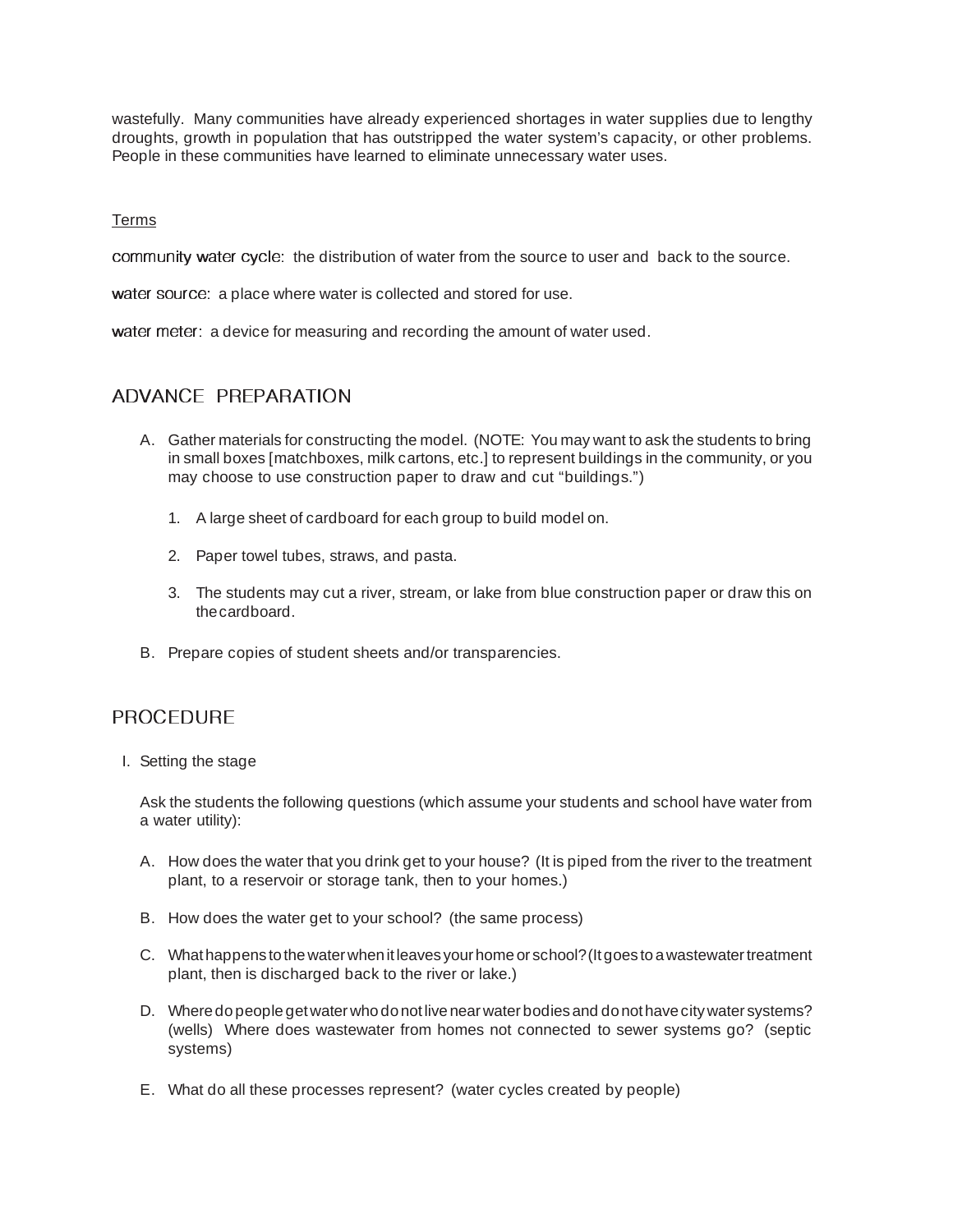- F. Compare/contrast this human-created water cycle to the natural water (hydrologic) cycle. (The human water cycle comes from a lake or river, is distributed through the community, then goes to a treatment plant and back to the water supply. The hydrologic cycle is the movement of water from the atmosphere to the earth and its return to the atmosphere. Both cycles are continuous.)
- G. Make very simple diagrams on the board to show a community water cycle and the natural water cycle.
- II. Activities
	- A. Divide the students into groups of four or five and have each group build a model of your community water supply system from the source to the user.
		- 1. Draw or cut from construction paper a river or lake and glue it to the cardboard.
		- 2. Either draw houses and other buildings or construct them from small boxes to represent the community.
		- 3. Show each group the illustration of the model of the water supply system to show them how to connect the "pipes" (paper towel tubes, straws, and pasta) with glue and lay them on the large piece of cardboard.
		- 4. (Optional) The students may also show another set of "pipes" going to the wastewater treatment plant and returning to the source. (Use markers to color the wastewater lines a dark color.)
	- B. Ask the students the following questions:
		- 1. How is the amount of water a home, school, or business uses measured? (A water meter measures the amount of water that is used so the customer can be billed correctly.)
		- 2. Who reads the amount of water you use? (a meter reader from the water utility)
		- 3. Explain to the students that water is not free and users must pay for its use. Water is paid for by the gallon (liter) or sometimes it is measured in cubic feet (cubic meters). What else is measured by the gallon (liter)? (gas, milk, juice)
	- C. Distribute the student sheet "Meet Your Meter" or you may want to use it as a transparency. Discuss and explain how to read a water meter. (You can get a meter face from your local water department. If you wish to concentrate on the meters most common in your community, call the billing department of your local water utility and ask about the meters where you live. Some people, like those who live in apartments, do not have individual meters. Their rent includes an estimated fee for water usage.)
		- 1. The first meter is measured in gallons. Read and record the first meter that represents gallons. 103,836
		- 2. The second meter measures water in cubic feet. Read and record this amount. 192,787
		- 3. The third meter is read like a digital clock. Read and record this amount. 3,429
	- D. Ask the students to read the meters on the student sheet "Meter Reader" to reinforce the skill. The answers are: 1. 136,092; 2. 072,150; 3. 824,736.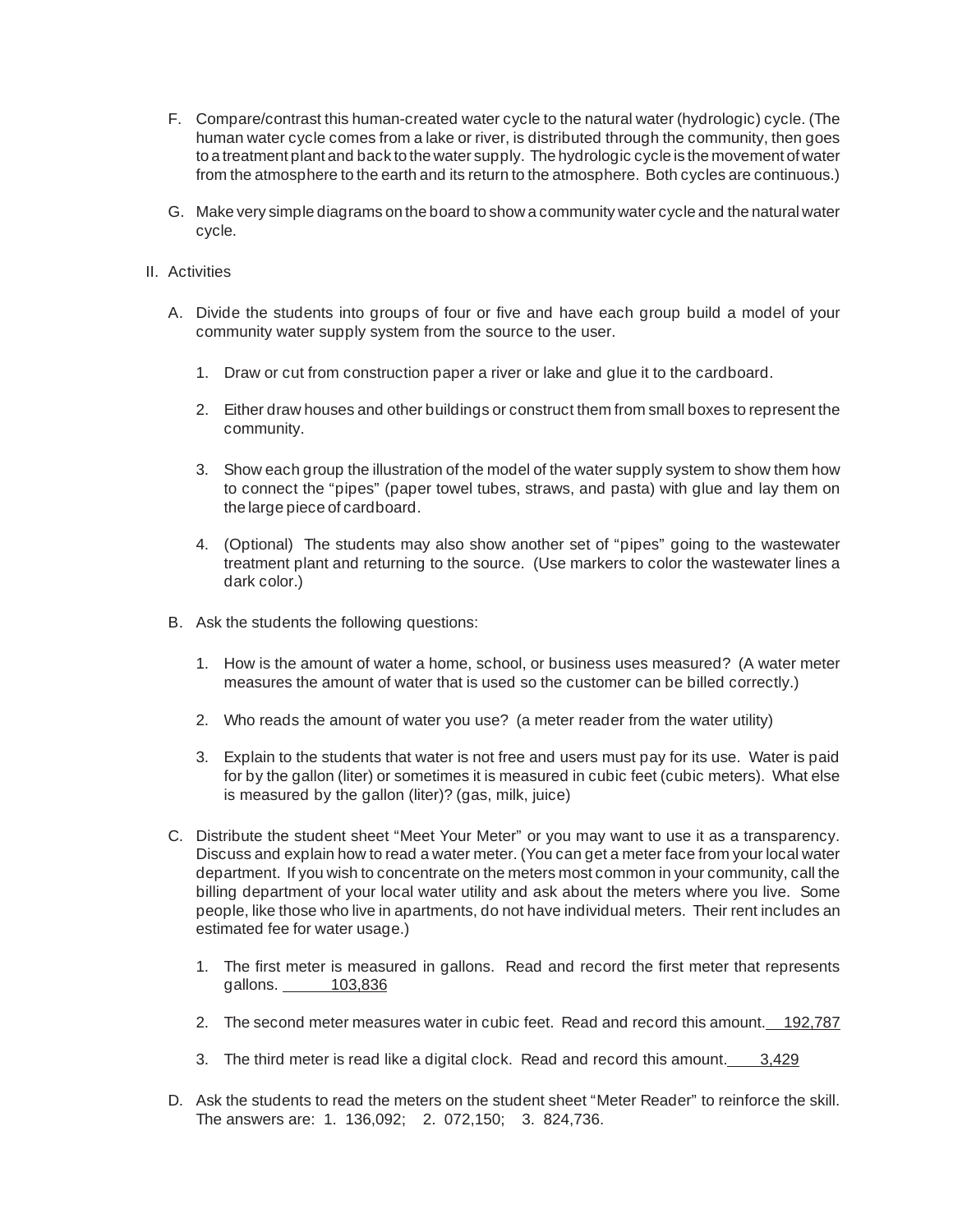#### IV. Extensions

- A. Have students complete "Read Your Meter," a take-home survey.
- B. Brainstorm ways to conserve water.
	- 1. List these suggestions on the blackboard or overhead projector.
		- a. Check toilets and faucets for leaks.
		- b. Keep a container of drinking water in the refrigerator.
		- c. Turn off the water while you brush your teeth.
		- d. Wash clothes only when you have a full load.
		- e. Wash dishes only when you have a full load.
		- f. Take shorter showers, or get a low-flow shower head.
	- 2. Discuss the question, "Why should we conserve water?"
		- a. Water is a natural resource that we all share.
		- b. Wasting water wastes energy.
		- c. Conservation will save money and make clean water supplies last longer.
- C. Appoint a water patrol of 3 or 4 students to check bathrooms and water fountains for leaks or to see if they are left running. Report their findings to the janitor or principal.
- D. The students may check the newspapers and clip out articles that concern water.
	- 1. These may be placed on the bulletin board.
	- 2. Students may write reports on their findings.

## **RESOURCES**

Cobb, V., The Trip of the Drip, Little, Brown and Company, Boston, Massachusetts, 1986.

- "Science Demonstration Projects in Drinking Water, Grades K-12," U.S. Environmental Protection Agency, Washington, DC, 1990.
- "The Story of Drinking Water" (student booklet), American Water Works Association, Denver, Colorado, 1984.
- "The Story of Drinking Water: Teacher's Guide, Intermediate Level, Grades 4, 5, 6," 2nd ed., American Water Works Association, Denver, Colorado, 1988, pp. 23-24.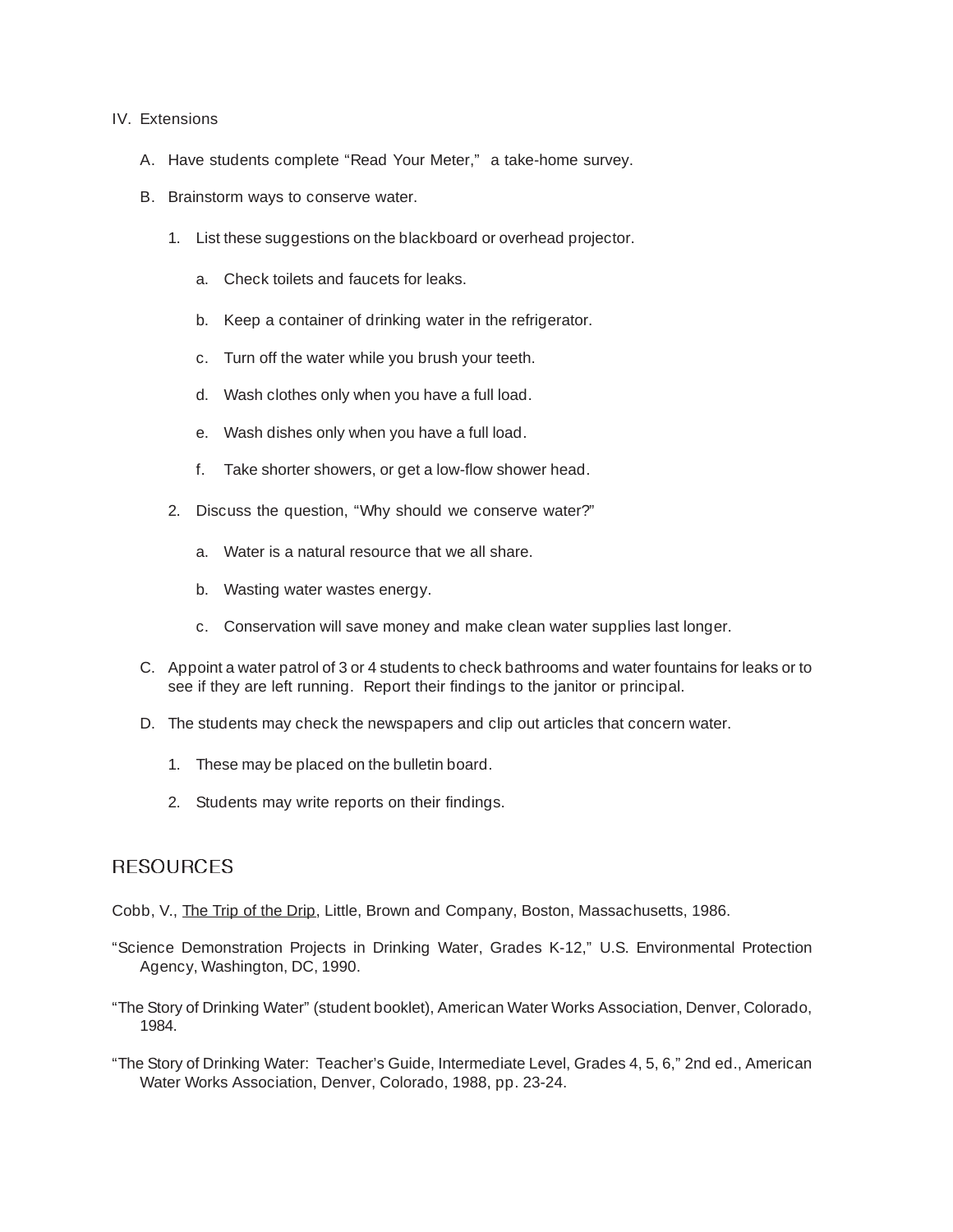Teacher Sheet

# **COMMUNITY WATER SUPPLY SYSTEM MODEL**

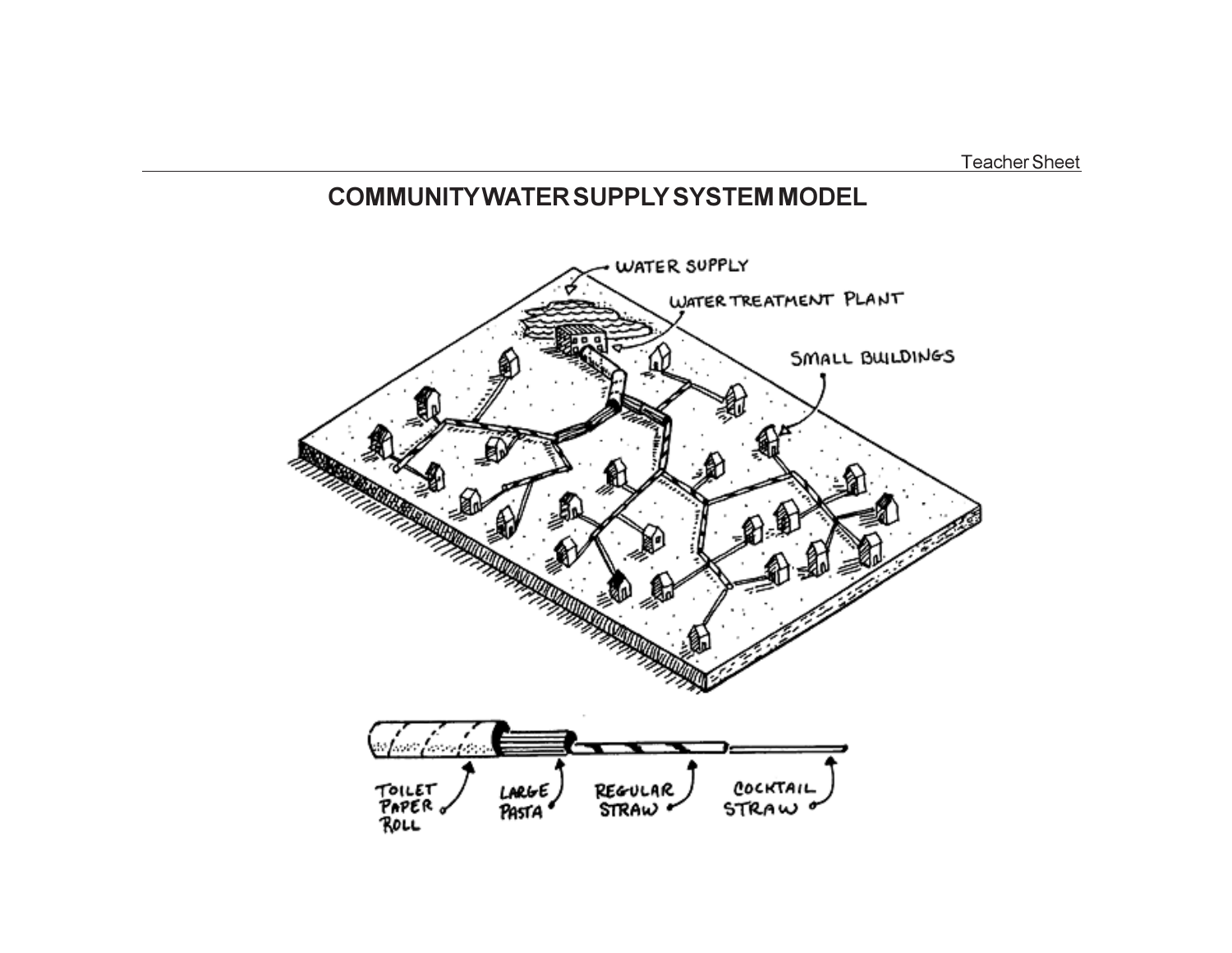## MEET YOUR METER

Your water meter probably looks like one of these. The first meter is read clockwise and measures water in gallons. The second meter measures water in cubic feet and is read in the same manner. (To convert cubic feet to gallons you must multiply the number on the meter by 7.5.) The third meter is read like a digital clock. Meters 1 and 2 have six dials, which are read clockwise. Begin with the "100,000" dial and read each dial to the "1" dial. Remember that when the dial is between two numbers, you read the smaller number. Read and record the number shown on each meter.

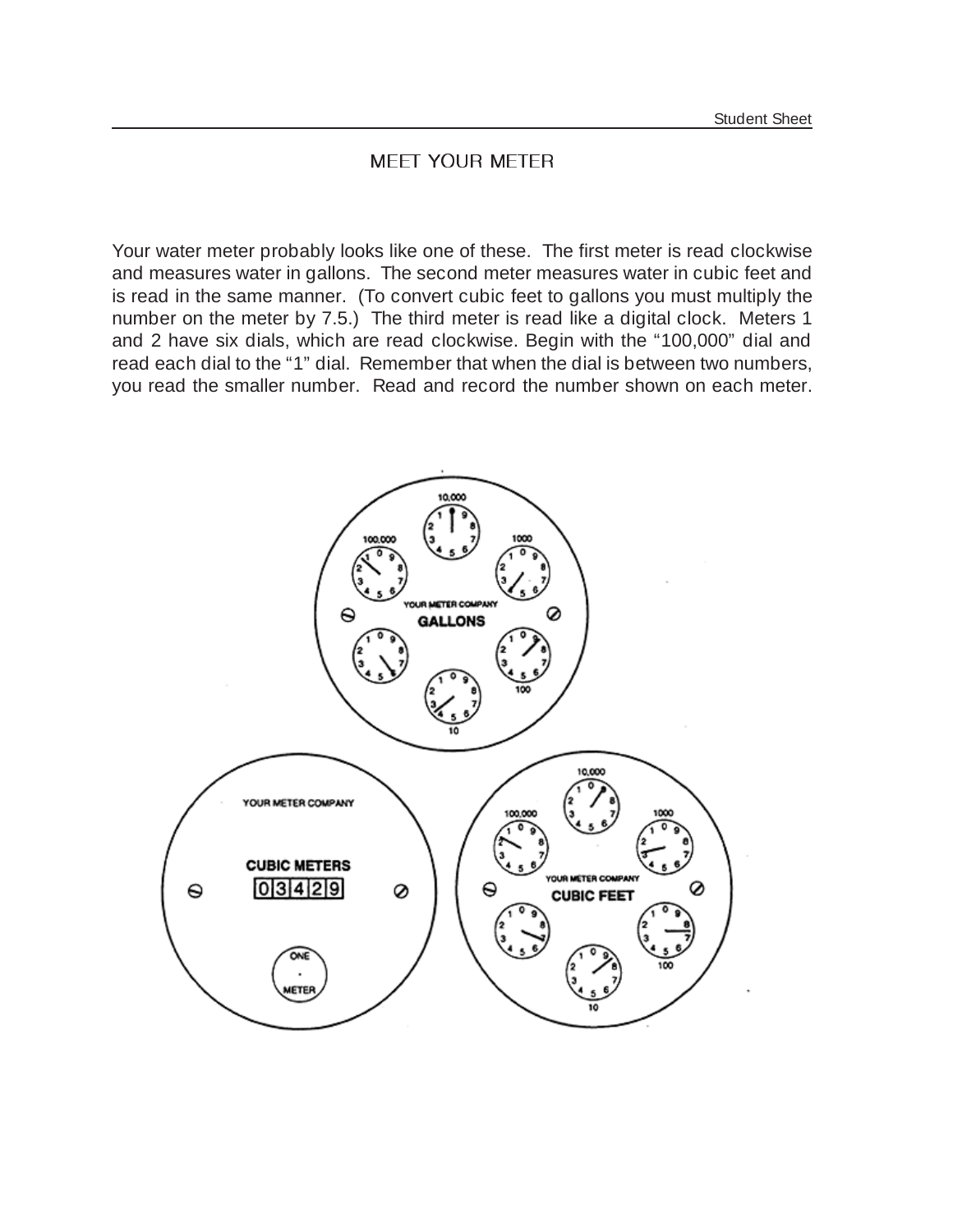Teacher Sheet

# **METER READER**

**Directions:** Read the dials from left to right. When the dial is between two numbers, read the smaller number. Write the numbers in the blanks below the dials.